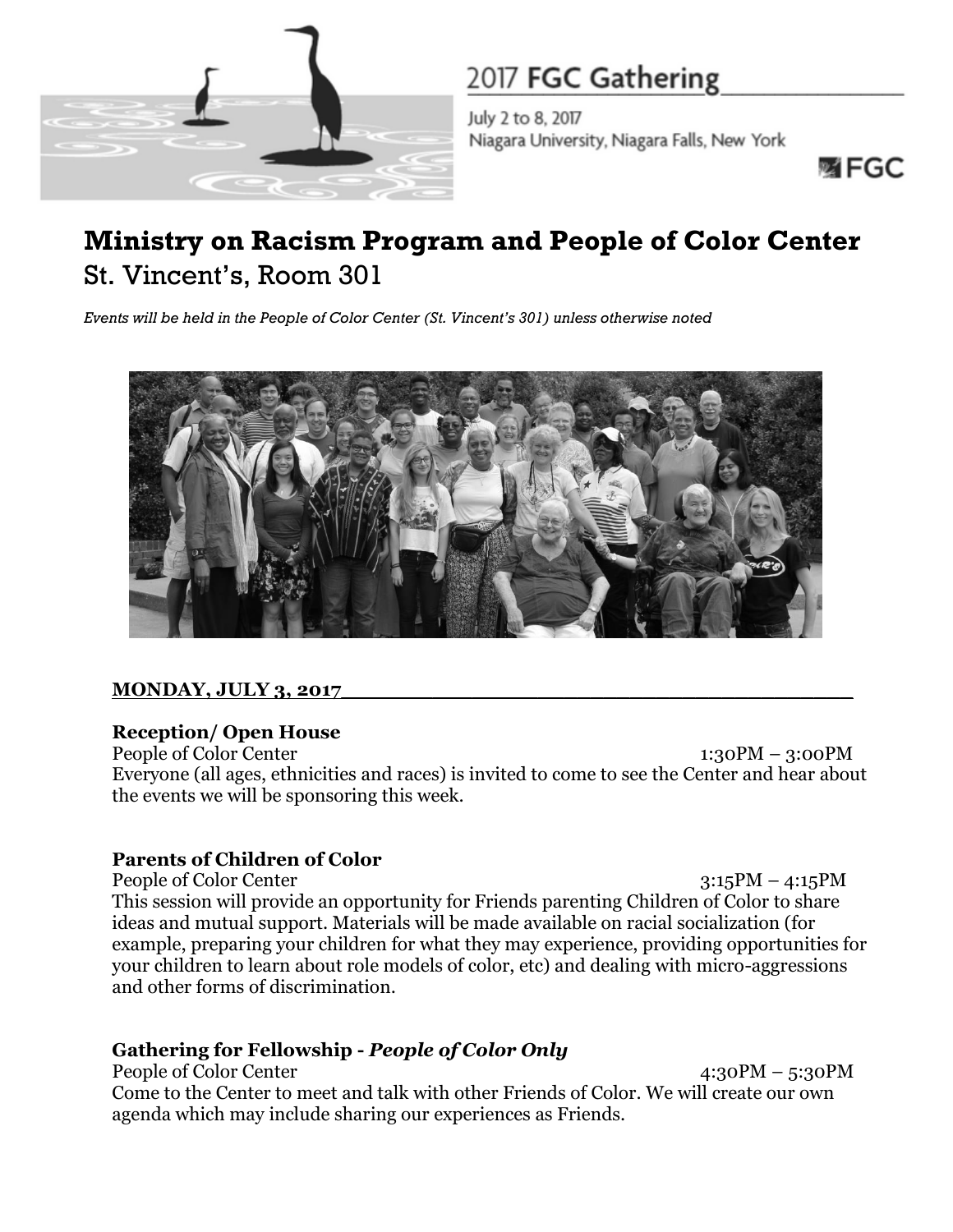

July 2 to 8, 2017 Niagara University, Niagara Falls, New York

哪 FGC

## **Gathering for Fellowship – European Americans Addressing Racism**

St. Vincent's, Room 206 4:30PM – 5:30PM Our racial justice work is sustained in part by staying connected with others doing this work. Gather with other White Friends (European Americans) who are addressing racism and Whiteness in our lives and in our Quaker communities. Each day we will create a space for sharing some of our journey, our questions and our stories.

### **TUESDAY, JULY 4, 2017\_\_\_\_\_\_\_\_\_\_\_\_\_\_\_\_\_\_\_\_\_\_\_\_\_\_\_\_\_\_\_\_\_\_\_\_\_\_**

## **Reading to Children -** *big & small, young & old*

People of Color Center 1:30PM-3:00PM Come to the People of Color Center to hear stories read from children's books. We read to people of all ages and race/ethnicities from our collection of books about and by people of Color.

## **Meeting for worship to lift concerns for Transgender Women of Color**

Academic, Room 127/129 3:15PM – 4:15PM Harassment and hate violence are serious realities both for transgender communities, and for people/communities of color. People whose identities intersect with both of these communities are even more likely to experience violence and early death, transgender women of color in particular. Using a video clip and/or a piece of writing (TBD) to get us started, through worship sharing and the help of spirit, Friends will explore various ways in which we are called to live into our peace testimony to help support and affirm the lives of trans women of color.

## **Gathering for Fellowship -** *People of Color Only*

People of Color Center 4:30PM – 5:30PM

**Gathering for Fellowship –** *European Americans Addressing Racism*  St. Vincent's, Room 206 4:30PM – 5:30PM

**Tuesday Evening Interest Group –Assessment on Institutional Racism**  *Hosted by the Institutional Assessment Working Group*  Dunleavy, Room 127 7:00 PM – 9:00PM Come hear about FGC's progress toward an institutional assessment and how to get involved in the process.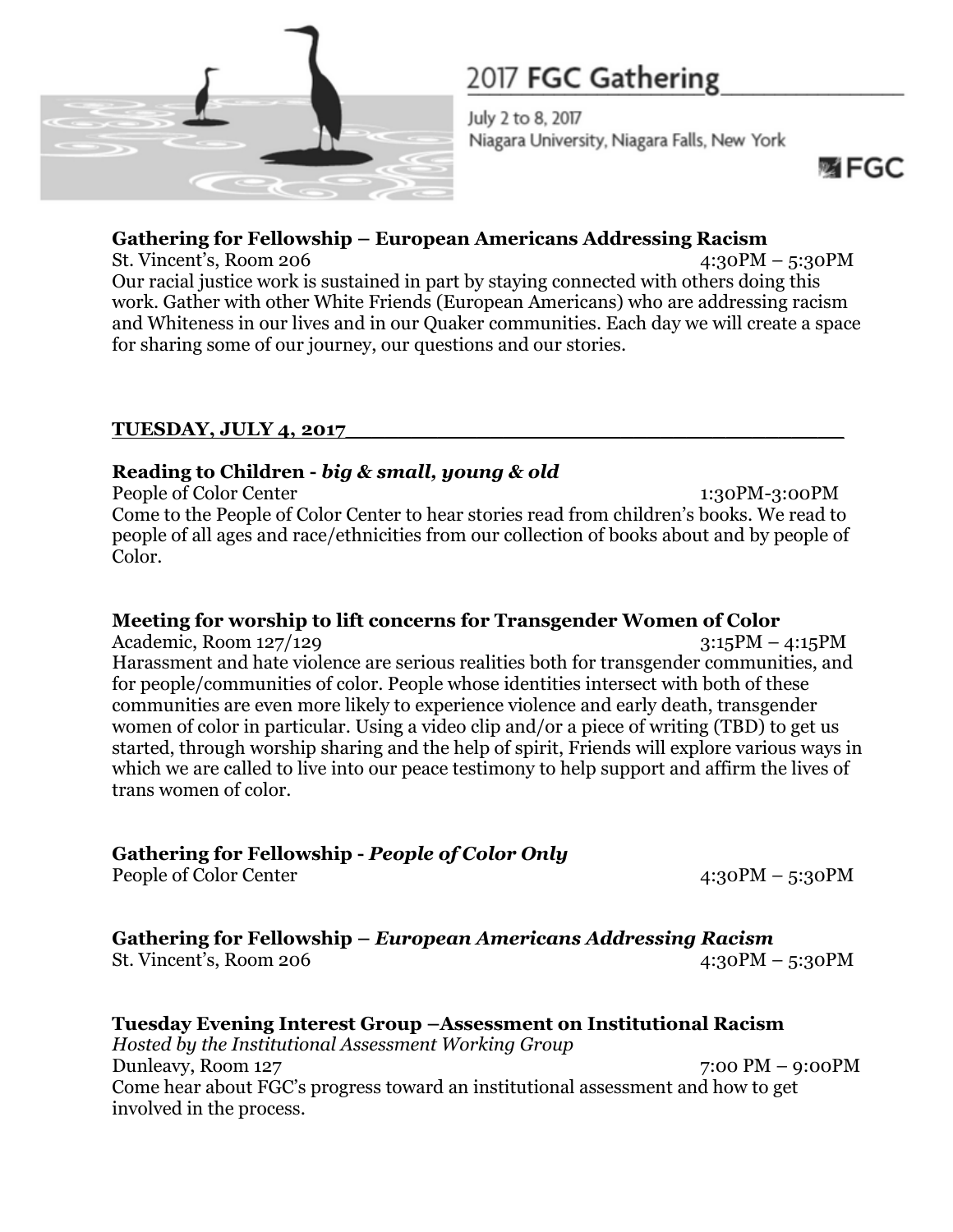

July 2 to 8, 2017 Niagara University, Niagara Falls, New York

哪 FGC

**Gathering for Fellowship -** *People of Color Only* People of Color Center 9:15PM – 11:00PM

### **WEDNESDAY, JULY 5, 2017\_\_\_\_\_\_\_\_\_\_\_\_\_\_\_\_\_\_\_\_\_\_\_\_\_\_\_\_\_\_\_\_\_\_\_**

**Gathering for Fellowship -** *People of Color Only* People of Color Center 4:30PM – 5:30PM

**Gathering for Fellowship –** *European Americans Addressing Racism*  St. Vincent's, Room 206 4:30PM – 5:30PM

#### **THURSDAY, JULY 6, 2017\_\_\_\_\_\_\_\_\_\_\_\_\_\_\_\_\_\_\_\_\_\_\_\_\_\_\_\_\_\_\_\_\_\_\_\_\_\_**

#### **White Privilege Conference Recap and Discussion** Academic, Room 127/129 1:30PM – 3:00PM Why does FGC participate in the White Privilege Conference? What successes and struggles have Friends experienced in taking learning from WPC back to their meetings?

### **What is FGC's Role in Racial Justice Work?**

Academic, Room 127/129 3:15PM – 4:15PM Join us to share and listen in a discussion about how we envision FGC working toward racial justice.

### **Gathering for Fellowship -** *People of Color Only*

People of Color Center 4:30PM – 5:30PM

### **Gathering for Fellowship –** *European Americans Addressing Racism*

St. Vincent's, Room 206 4:30PM – 5:30PM

#### **FRIDAY, JULY 7, 2017\_\_\_\_\_\_\_\_\_\_\_\_\_\_\_\_\_\_\_\_\_\_\_\_\_\_\_\_\_\_\_\_\_\_\_\_\_\_\_\_\_**

**Reading to Children -** *big & small, young & old* People of Color Center 1:30PM – 3:00PM